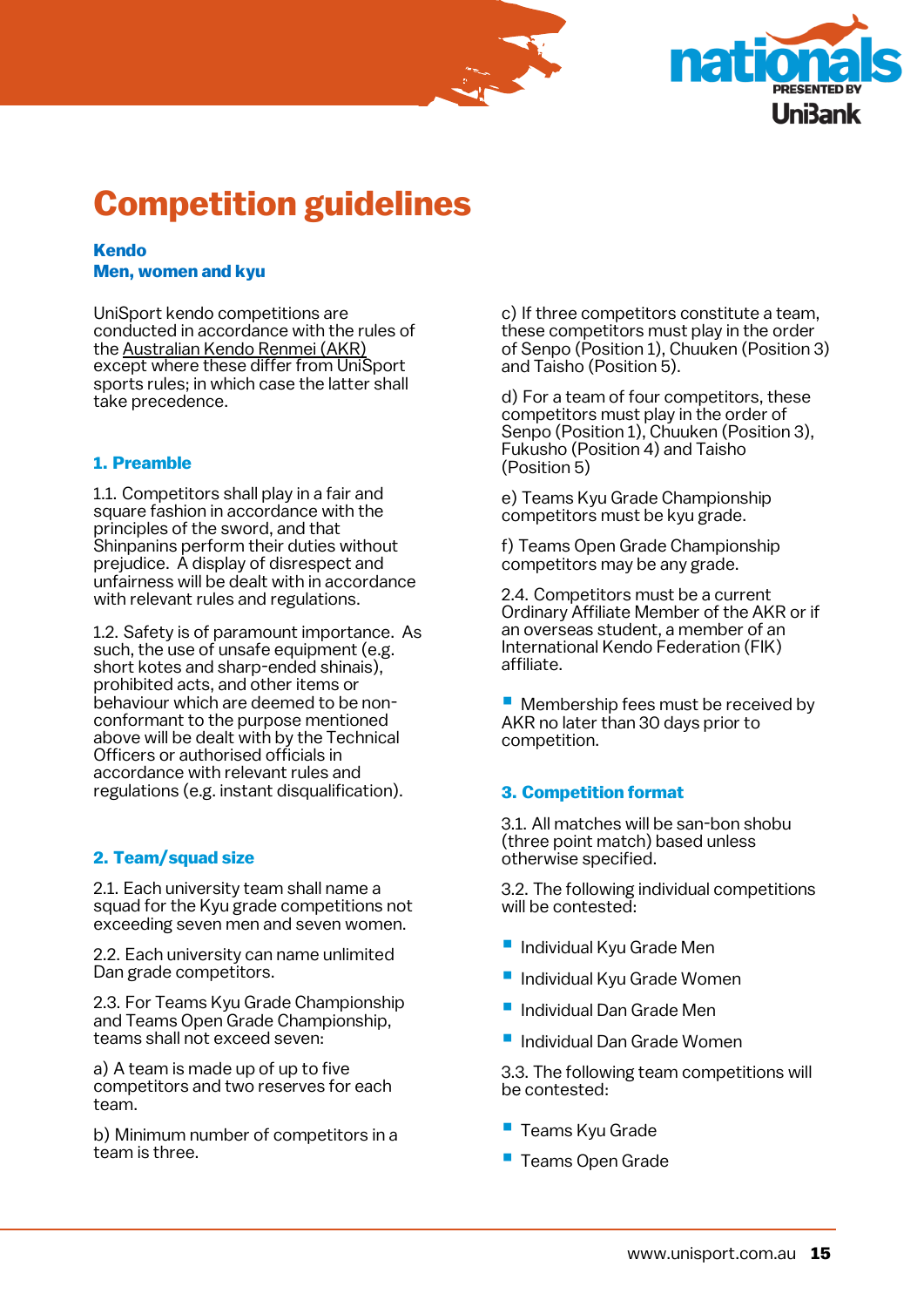

3.4. Depending on the total number of women, and the size of the competition draw, women may be permitted to compete in both the Individual Dan Grade Men's and the Individual Dan Grade Women's competitions. This will be announced and confirmed at the event.

3.5. Individual competitions:

a) Individual competitions consist of preliminary rounds and knock-out rounds.

b) The preliminary round is conducted using a pool system.

c) Pools will consist of 3 competitors (in principle) but may consist of up to 5 competitors depending on the number of competitors in the event.

d) In pools of 3, the order of matches is as follows: A><B, B><C, C><A.

e) In pools of 4, the order of matches is as follows:  $A > B$ ,  $B > C$ ,  $C > D$ ,  $D > A$ .

f) In pools of 5, the order of matches is as follows: A><B, B><C, C><D, D><E, E><A.

g) There is generally no extension (encho) in pool matches.

h) At the conclusion of each pool, the competitor with the most wins is declared the winner of the pool.

i) In the event that there are two or more competitors with an equal number of wins, the scored points of each competitor are counted to determine the winner who has scored the greatest scored points. Draws are not counted.

j) In the event that the number of scored points is also equal, one point "sudden death" matches shall be conducted to determine final placings, between the equal competitors. These matches are time-limit based. Relevant match durations are referred to those stated in Section 9. If at the end of the time-limited encho there is still no result, a hantei must be called by the Shushin.

k) In the case where all competitors in a pool are equal on wins and points scored, the entire pool is reset and played again in full (sanbon shobu).

l) At the conclusion of a knock out round match, if the scores are tied, a one point "sudden death" a time-limited encho (extension) must be conducted. The durations of these extension matches are referred to those stated in Section 9. If at the end of the time-limited encho there is still no result, a hantei must be called by the Shushin.

3.6. Teams competition:

a) For the first round, the names and positions of each of the competitors of the team will be handed to the Shinpan-shunin in charge by the team manager 30 minutes prior to the commencement. The names and positions in subsequent rounds will be handed to the court judge immediately after the last match. Even if there is no change to the order from the previous match, an order list must be submitted for each match. Once submitted, team members must compete in that order for that round.

b) At the conclusion of each team match, the team with the most wins must be declared the winner.

c) If the number of wins is equal, the scored points of each team are counted. Draws are not counted. The team with the most scored points must be declared the winner.

d) If the number of scored points is also equal, each team manager/ captain must nominate one competitor to decide the result by one point "sudden death" match (ippon shobu) within the duration of a time-limited encho specified in Section 9. If at the end of the time-limited encho there is still no result, a hantei must be called by the Shushin. This competitor must be selected from a team of five who have completed their matches in the inprogress competition. No competitor must be selected from reserves

3.7. Management of team order miss

a) In case where the competitors' order is different from the one described in the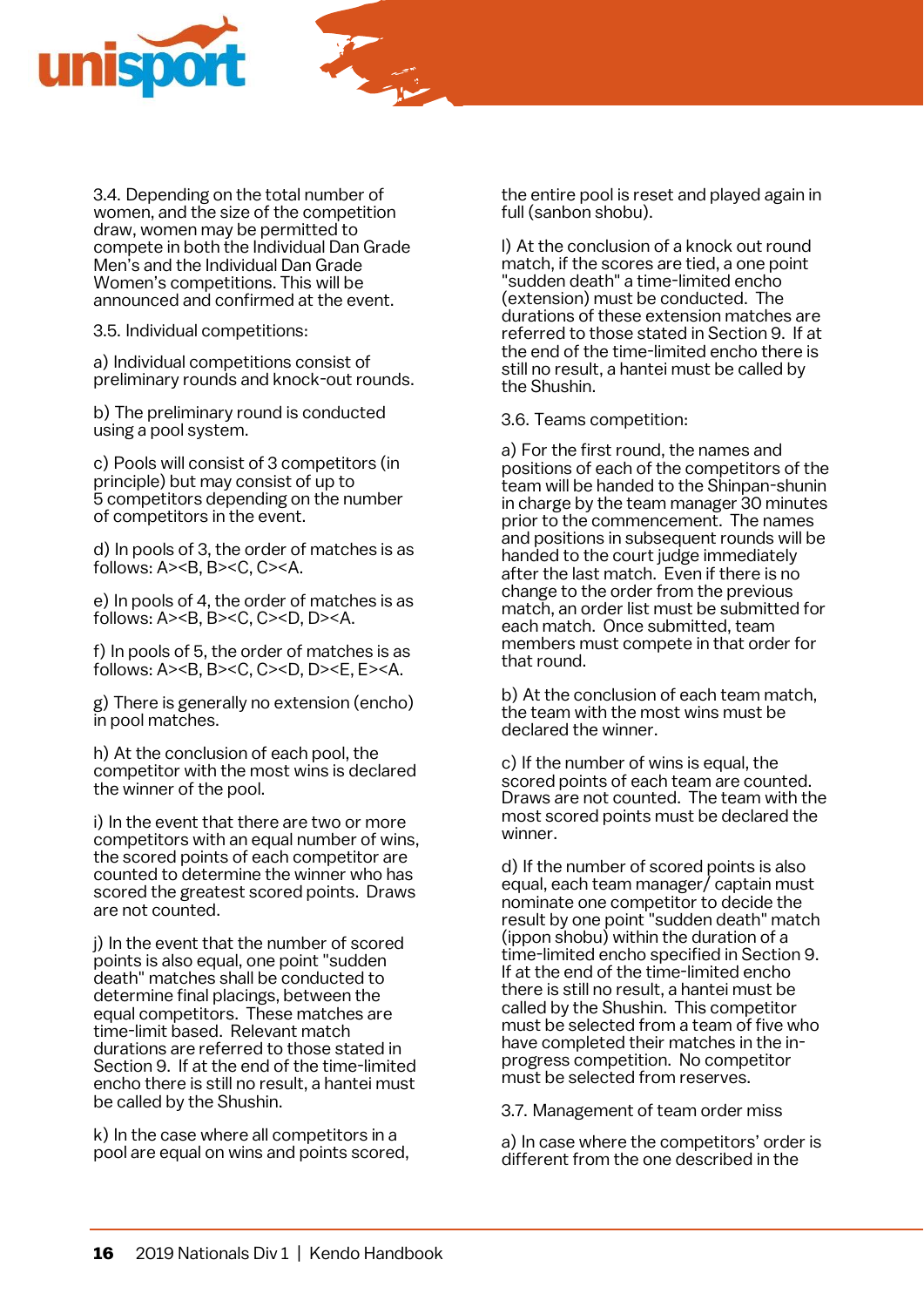



submitted order list and if it is reported by a relevant team manager before the declaration of "Hajime" by the Shushin for a match, the order of the competitors can be corrected without any penalty.

b) If it is found after the declaration of "Hajime" by the Shushin, the Shinpanins of that match shall stop the match immediately and the competitor whose order is incorrect shall lose their respective matches and their opponents shall be awarded 2 points per match respectively. Those from the same team and not in the correct order from the same team shall also lose their matches. Their opponents shall be awarded 2 points per match, respectively. All points scored by the violating members of the team prior to the finding shall be forfeited.

c) If it is proved before the bow of the end (Shuryo-no rei) at the conclusion of the matches that members from both teams were in violation of the order submitted, all competitors whose orders were incorrect shall lose his/her match and each opponent shall be given 2 points respectively. All points scored by the violating members of the both team prior to the finding shall be forfeited.

d) If it is found after the bow of the end (Shuryo-no rei), the winning and losing of both teams shall not be changed and all points scored by the violating members of the team shall remain as scored points.

3.8. Third place match

Depending on award conditions, matches for the third place may be held. This must be determined by the Competition Manager.

3.9. Suspension of a match

Shinpanins need to determine whether to continue the match within five minutes from the time when the Shusin suspends the match by calling a yame.

3.10. Restriction on technique in all kyu grade competitions

The use of tsuki thrust, jodan-no-kamae, or nito (two-sword style) is not permitted. Competitors who have used these

techniques will be penalised (one hansoku is taken from a competitor at fault for each non-conformance).

3.11. As the Team Open competition provides for mixed dan and kyu competitors, the above restriction is also applied to the Team Open Grade competition. Any matches between dan and kyu competitors prohibit the aforementioned techniques. Either or both competitors intending to use or using any of the techniques in these matches will be penalised (one hansoku is taken from a competitor at fault for each nonconformance).

3.12. Kantokukis are available for team managers in team competitions only. If the team manager of a team in action wishes to raise an igi, this person must contact the Shinpan-shunin in charge or Shinpan-cho until the match of question completes. No other persons are permitted to raise an igi to shinpanins.

# **4. Competition time/duration**

4.1. Shomenni-Rei

Competitors and Shinpanins perform the shomenni-rei (a bow to the frontage) at the first and last matches of each day.

4.2. Match Commencement and Closure

The Shinpan-cho indicates an audible signal to the first match of the day. In response, the Shushin of the court commences the match.

When the last match of the day has been completed, the competitors and Shinpanins of the match mutually bow and then bow to the frontage before leaving the court. The Shinpan-cho and Shinpanshunin in charge also bow to the frontage.

4.3. Time limits per match depend on the competition (individual or team) and the round number, as prescribed by the draw procedure. Times will be the following:

a) Kyu (male and female competition)

■ A four-minute match; and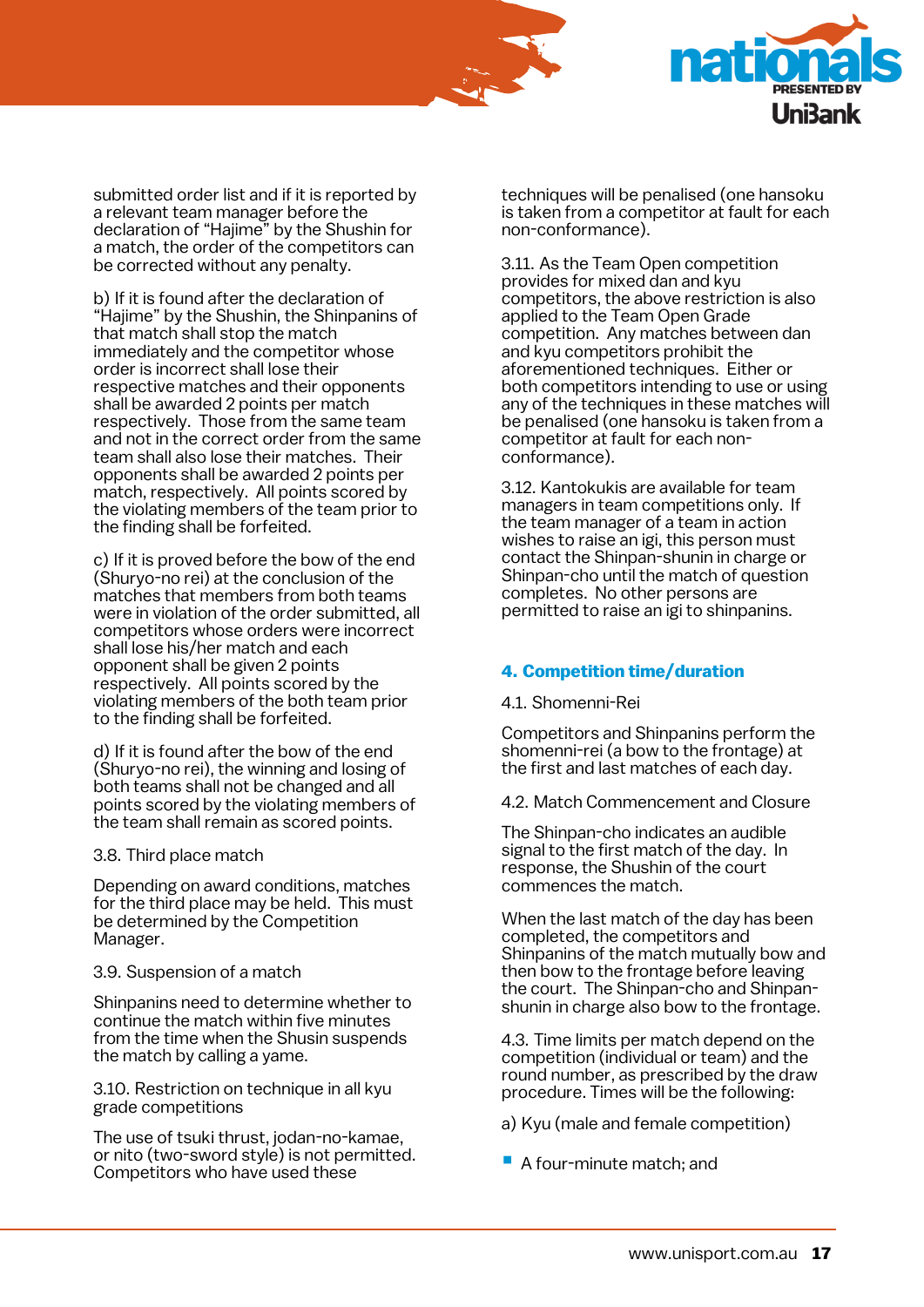



■ A four-minute extension, followed by conducting a hantei.

- b) Dan (male and female competition)
- A five-minute match; and

■ A five-minute extension, followed by conducting a hantei.

#### **5. Point score**

5.1. In the event that universities finish on the same points in either an award division or the overall point score, the winner will be determined by a count back in the following order:

a) Number of first placing in sports divisions.

b) Joint winners awarded.

5.2. Final placings in weight divisions will be awarded the following points (note that all points will be tallied to determine the winner of each overall pennant):

| 1st place: | 3 points |
|------------|----------|
|            |          |

- 2nd place: 2 points
- 3rd place: 1 point

5.3. Team Kyu Grade competition points will combine with the women's points and the Team Open Grade competition points will combine with the men's points and thus contribute to each.

#### **6. Shinpanins**

6.1. The uniform of a Shinpanin must be as follows:

- A plain dark blue jacket.
- A plain, grey pair of trousers.
- A plain, white long sleeve business shirt.
- A plain, deep red necktie.
- A plain, dark blue or black pair of socks.

■ No wrist watch or a similar device (e.g. a smart phone) must be worn.

6.2. A shinpan group consist of Shinpancho, Shinpan-shunin of the competition court, Shinpanins. Each match must be controlled and managed by a group of one Shushin and two Fukushins, each of who has the equal authority to decide on yukodatotsu and other matters in accordance with relevant AKR and FIK rules and regulations.

#### **7. Team managers**

7.1. Team managers must be those directly affiliated with teams. These managers must also be registered as team managers and confirmed by the Competition Manager.

7.2. The uniform of a Team Manager follows the standard professional dress code (business suites with a tie, paired with a solid-coloured dress shirt, business pants and dark-coloured socks) unless the manager is involved in shinpan duties.

7.3. No watches or devices equipped with time functions are to be worn during the team match.

7.4. Only one designated team manager is permitted to stay with associated team members in a designated waiting area during the entire period of the team match. No other persons are permitted to enter the area with the exception of emergency circumstances. Should the manager be replaced with another, this must be informed of and agreed upon by the Shinpan-shunin.

7.5. Team Managers must not indicate a signal to a competitor engaged in a match or allow other team members or associates to indicate a signal to the competitor, in any shape or form. Nonconformance to these rules may result in instant team disqualification and additional punitive actions against the team including the manager, at the discretion of the Shinpan-cho.